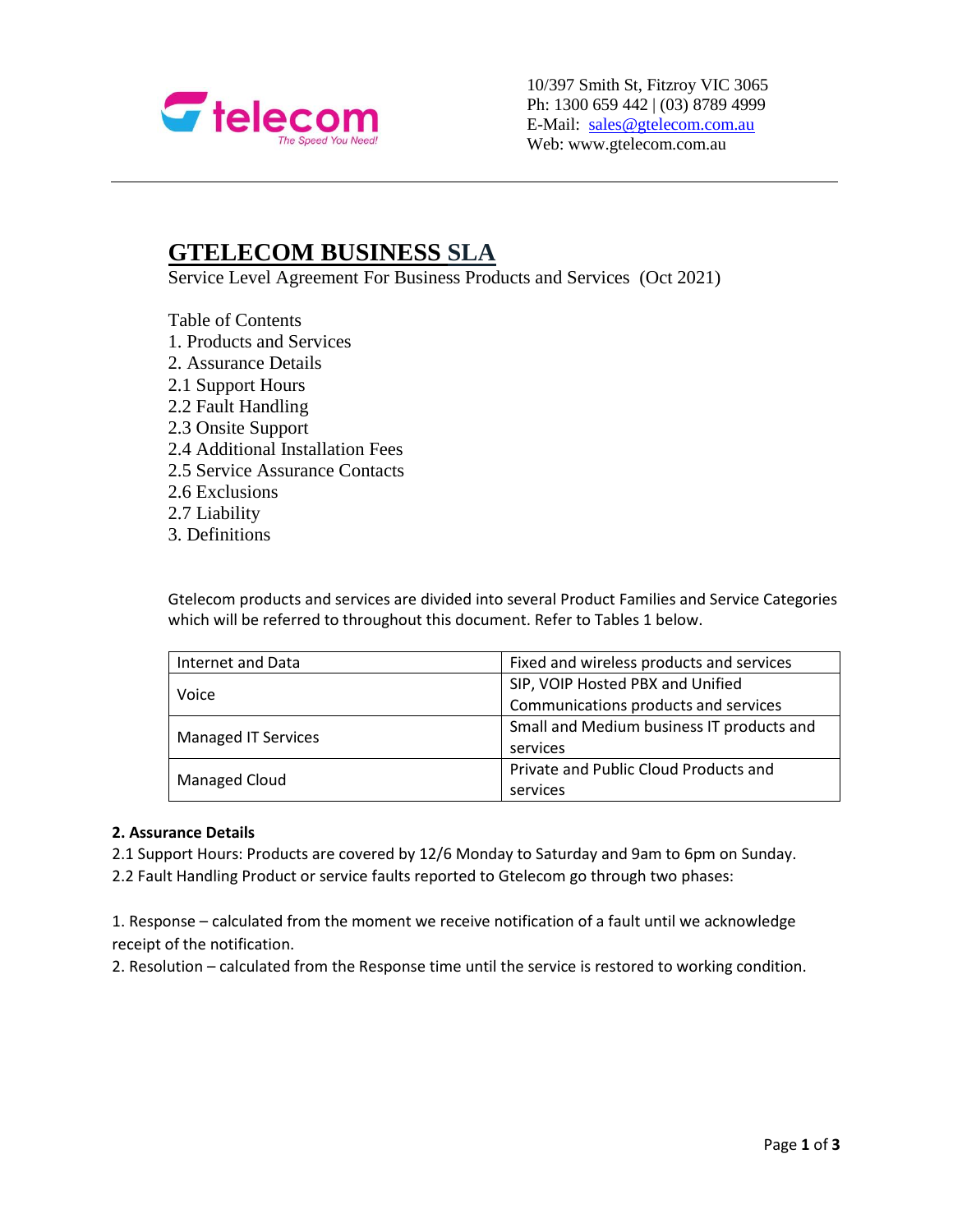

Note: Delays due to the following factors outside of Gtelecom's control do not count towards the total Resolution time:

- Delays waiting on information from customer sources or vendors
- Hardware replacement through vendor warrantee
- Technician travel times for onsite assistance
- Weather disruptions or other major events

### 2.4 Additional Fees and onsite Support

Additional fees are charged on a fee for service basis, as set out in Table

| Time                          | <b>Additional Installation Fees</b> |
|-------------------------------|-------------------------------------|
| <b>During Business Hours</b>  | Applicable                          |
| <b>Outside Business Hours</b> | Applicable                          |

### 2.5 Service Assurance Contacts

If deemed necessary, End Users may request support by reaching us on 1300 659 442 Email: [support@gtelecom.com.au](mailto:support@gtelecom.com.au)

#### 2.6 Exclusions

Service Activation delay does not include any delays caused by:

- Planned Network outages
- Acts, omissions and delays by an End User including installation requirements beyond SLA activation period.
- Behaviour of End User equipment, facilities or applications
- Acts of God and any other situations beyond the reasonable control of Gtelecom's service assurance obligations do not extend to faults caused as a result of:
- Any fault in equipment, software or any network not forming part of the service or the Gtelecom Equipment; or
- Damage from any external cause that may prevent the service or the Equipment working.
- Acts or omissions of an End User.
- Third party equipment that is not installed by Gtelecom.
- The removal of Gtelecom Equipment

Network Unavailability does not include any unavailability resulting from:

- Planned Network outages.
- Acts or omissions of an End User.
- Acts of God, and any other situations beyond the reasonable control of Gtelecom.
- Faults in the End User equipment or software.
- Damage due to external causes, e.g. vandalism, theft, loss of power, flooding, pests etc.